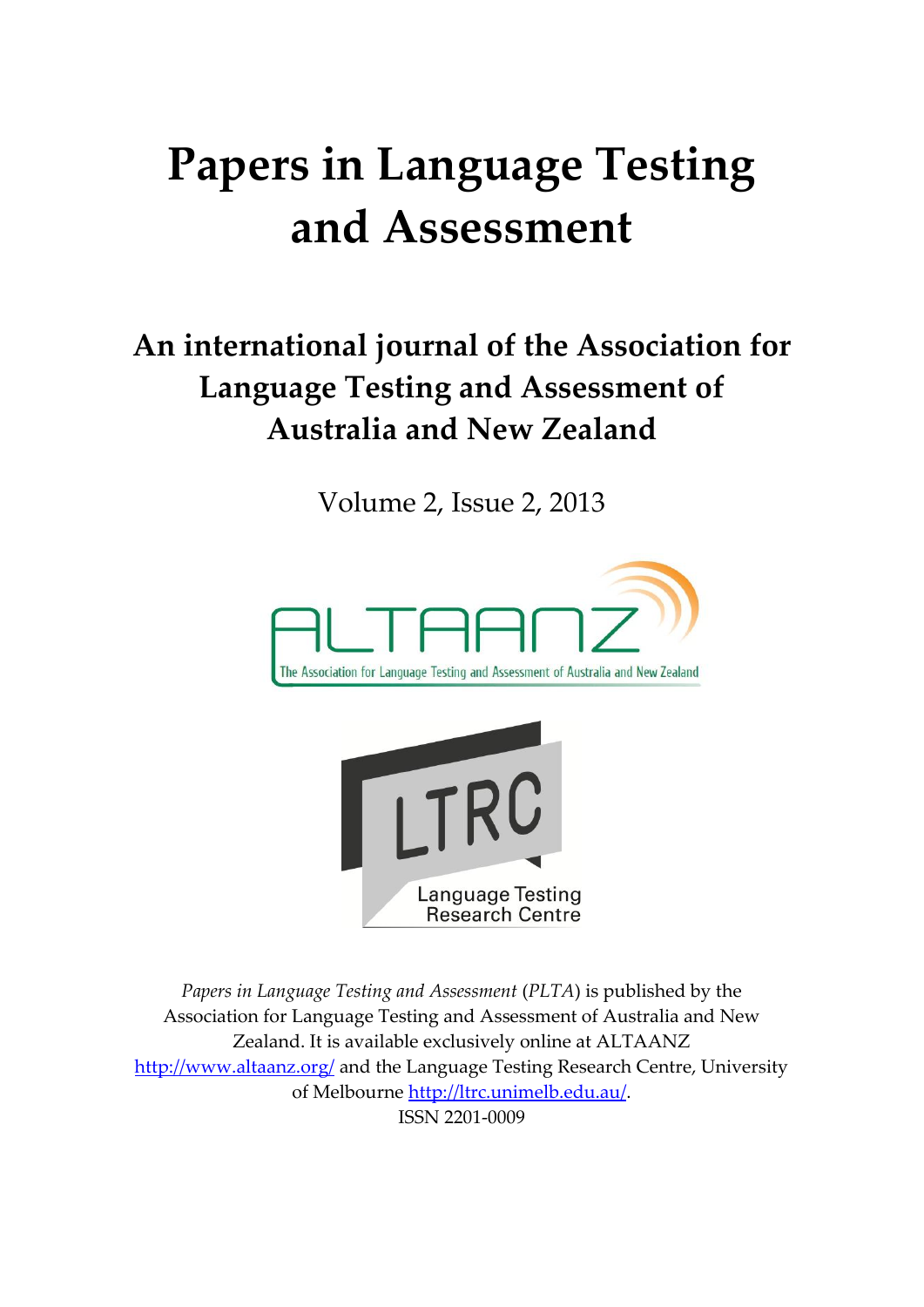#### **Papers in Language Testing and Assessment**

An international journal of the Association for Language Testing and Assessment of Australia and New Zealand.

#### **Editors**

Sally O'Hagan & Ute Knoch *Language Testing Research Centre, School of Languages & Linguistics University of Melbourne, Australia*

#### **Editorial Board**

Alan Davies *University of Edinburgh*  Chris Davison *University of New South Wales* Ana Maria Ducasse *RMIT University* Martin East *University of Auckland* Cathie Elder *University of Melbourne* Rosemary Erlam *University of Auckland* Margaret Gearon *Monash University* Lis Grove *University of Melbourne* Paul Gruba *University of Melbourne* Peter Gu *Victoria University, Wellington* Luke Harding *Lancaster University* Kathryn Hill *University of Melbourne* Noriko Iwashita *University of Queensland* Peter Keegan *University of Auckland*

Susy Macqueen *University of Melbourne* Tim McNamara *University of Melbourne* Lynette May *Queensland University of Technology* Kieran O'Loughlin *University of Melbourne* Aek Phakiti *University of Sydney* Janet von Randow *University of Auckland* John Read *University of Auckland* Carsten Roever *University of Melbourne* Angela Scarino *University of South Australia* Elaine Wylie *ISLPR Language Services* Jill Wigglesworth *University of Melbourne* **Editorial Assistant** Cathleen Benevento *University of Melbourne*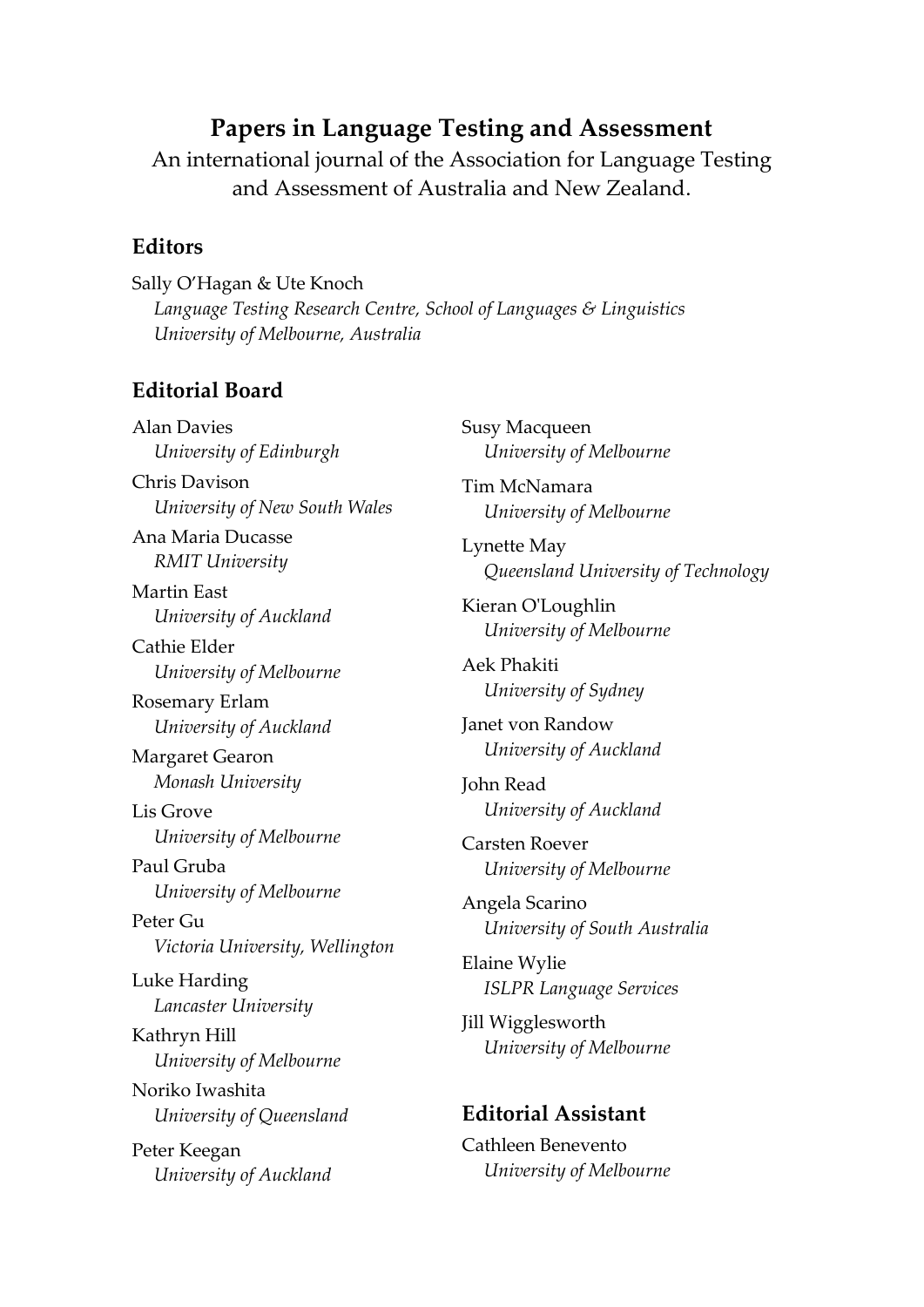## **CONTENTS**

| Articles                                                                                                                                                                                                                                                    |
|-------------------------------------------------------------------------------------------------------------------------------------------------------------------------------------------------------------------------------------------------------------|
| Concurrent and predictive validity of Pearson Test of English Academic (PTE<br>Academic)                                                                                                                                                                    |
| Mehdi Riazi, Department of Linguistics, Macquarie University 1                                                                                                                                                                                              |
| Experimenting with a Japanese automated essay scoring system in the L2<br>Japanese environment                                                                                                                                                              |
| Jun Imaki & Shunichi Ishihara, College of Asia and the Pacific, Australian                                                                                                                                                                                  |
|                                                                                                                                                                                                                                                             |
| A framework for validating post-entry language assessments (PELAs)                                                                                                                                                                                          |
|                                                                                                                                                                                                                                                             |
| Identification and assessment contexts of Aboriginal and Torres Strait<br>Islander learners of Standard Australian English: Challenges for the language<br>testing community<br>Denise Angelo, Language Perspectives, Northern Indigenous Schooling Support |
| <b>Research digest</b>                                                                                                                                                                                                                                      |
| Exploring the construct of radiotelephony communication: A critique of the<br>ICAO English testing policy from the perspective of Korean aviation experts                                                                                                   |
|                                                                                                                                                                                                                                                             |
| <b>Book reviews</b>                                                                                                                                                                                                                                         |
| <b>Routledge Handbook of Language Testing</b><br>G. Fulcher & F. Davidson (Eds.)                                                                                                                                                                            |
| Reviewed by Susy Macqueen & Rohan Chandran, The University of Melbourne 111                                                                                                                                                                                 |
| Testing English: Formative and summative approaches to English assessment<br><b>B.</b> Marshall                                                                                                                                                             |
|                                                                                                                                                                                                                                                             |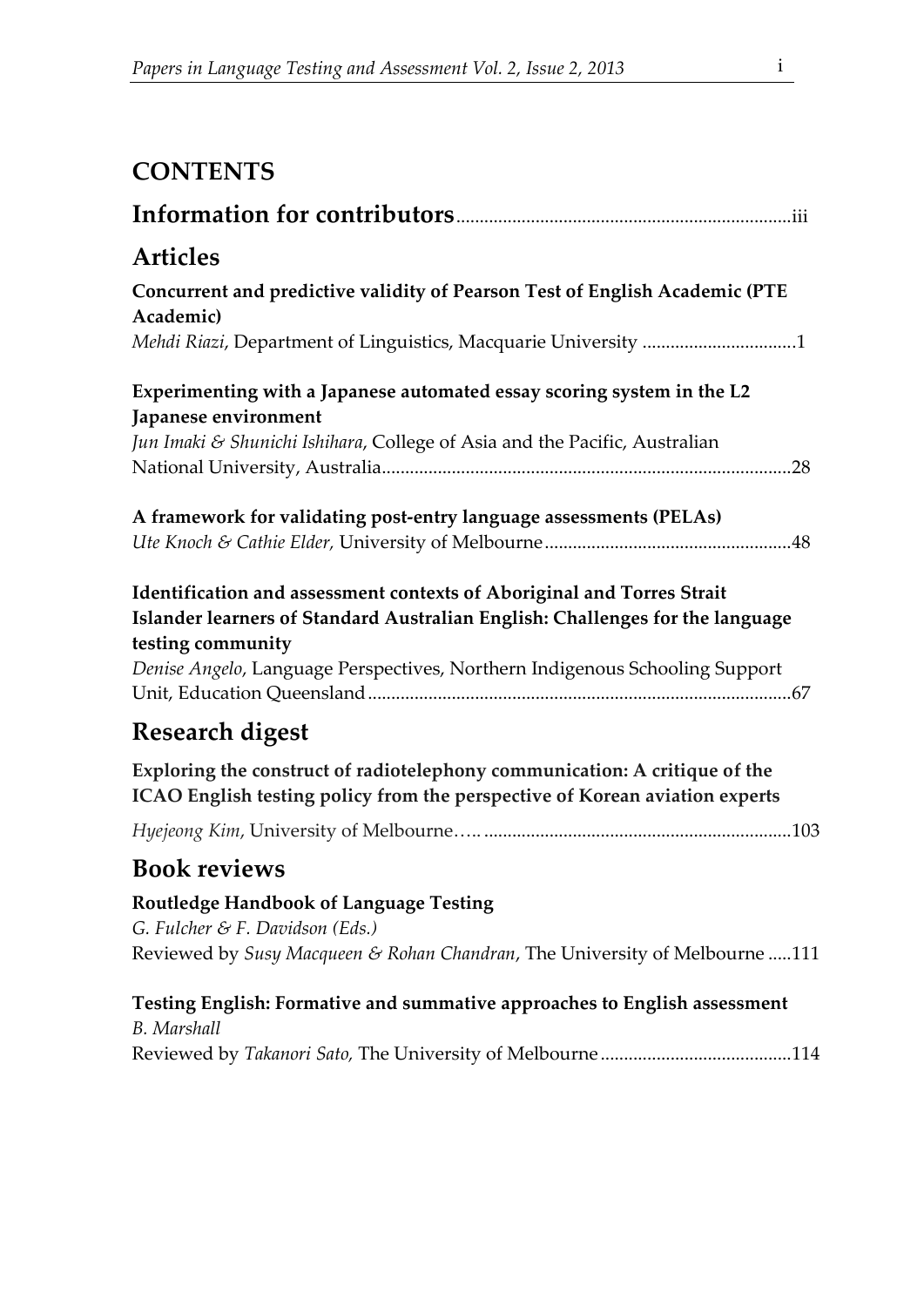### **Test review**

| Review of the Test of English as a Foreign Language Internet Based Test |  |
|-------------------------------------------------------------------------|--|
| (TOEFL iBT) writing test                                                |  |
|                                                                         |  |
| Announcement                                                            |  |
|                                                                         |  |